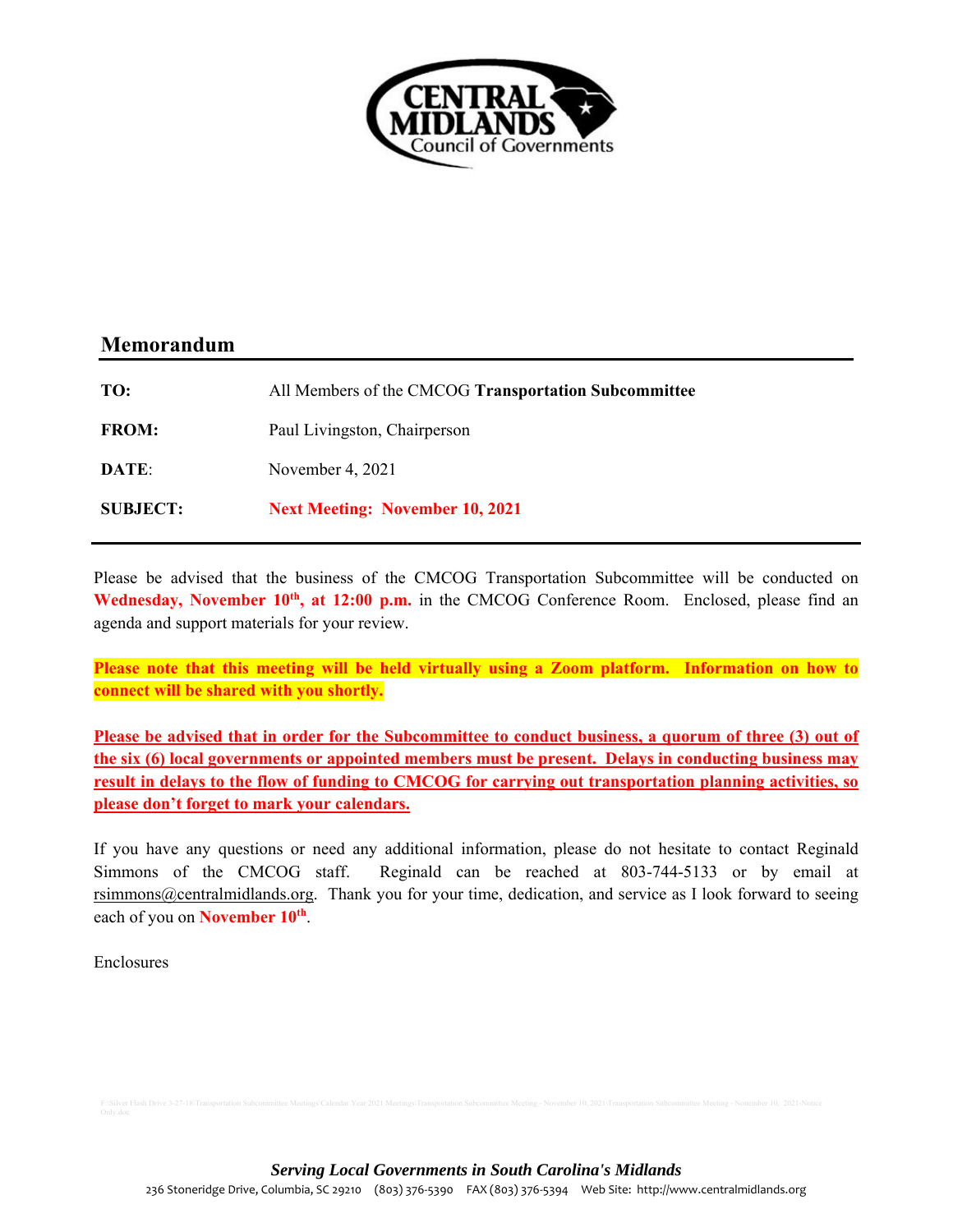#### **AGENDA**

# **TRANSPORTATION SUBCOMMITTEE**

# **WEDNESDAY, NOVEMBER 10, 2021**

#### *12:00 PM TO 1:00 PM*

## **VIRTUAL MEETING**

|               | 2.               |                                                                                                                                                                                                                                                                                                                                                                                                                                                                                                                                                                                                                                                                      |
|---------------|------------------|----------------------------------------------------------------------------------------------------------------------------------------------------------------------------------------------------------------------------------------------------------------------------------------------------------------------------------------------------------------------------------------------------------------------------------------------------------------------------------------------------------------------------------------------------------------------------------------------------------------------------------------------------------------------|
|               |                  |                                                                                                                                                                                                                                                                                                                                                                                                                                                                                                                                                                                                                                                                      |
| <b>ACTION</b> |                  | (Enclosure 1)                                                                                                                                                                                                                                                                                                                                                                                                                                                                                                                                                                                                                                                        |
| <b>ACTION</b> | $\rightarrow$ 5. | SCDOT is currently managing various highway, intersection, interstate, and bridge projects<br>throughout our planning region. SCDOT will provide the latest status updates.                                                                                                                                                                                                                                                                                                                                                                                                                                                                                          |
| <b>ACTION</b> |                  | $\rightarrow$ 6. 2040 LRTP Amendment – Setting the Safety Performance MeasuresSCDOT<br>SCDOT, in coordination with the South Carolina Department of Public Safety, have<br>established statewide targets for Safety. SCDOT was required to evaluate and report on<br>safety targets for the five required measures on August 31, 2021. This action starts the 180-<br>day clock for the MPO to take action to evaluate and set regionally specific targets or to<br>accept and support the state's targets. Staff will recommend accepting the State's Safety<br>Targets and will present these targets for inclusion into the 2040 COATS MPO LRTP.<br>(Enclosure 2) |
| <b>ACTION</b> | $\rightarrow$ 7. | Each year staff requests approval of a resolution which allows CMCOG to apply for federal<br>and state grants. This resolution has been attached for your review.<br>(Enclosure 3)                                                                                                                                                                                                                                                                                                                                                                                                                                                                                   |
|               | 8.               |                                                                                                                                                                                                                                                                                                                                                                                                                                                                                                                                                                                                                                                                      |
|               | 9.               |                                                                                                                                                                                                                                                                                                                                                                                                                                                                                                                                                                                                                                                                      |
|               |                  |                                                                                                                                                                                                                                                                                                                                                                                                                                                                                                                                                                                                                                                                      |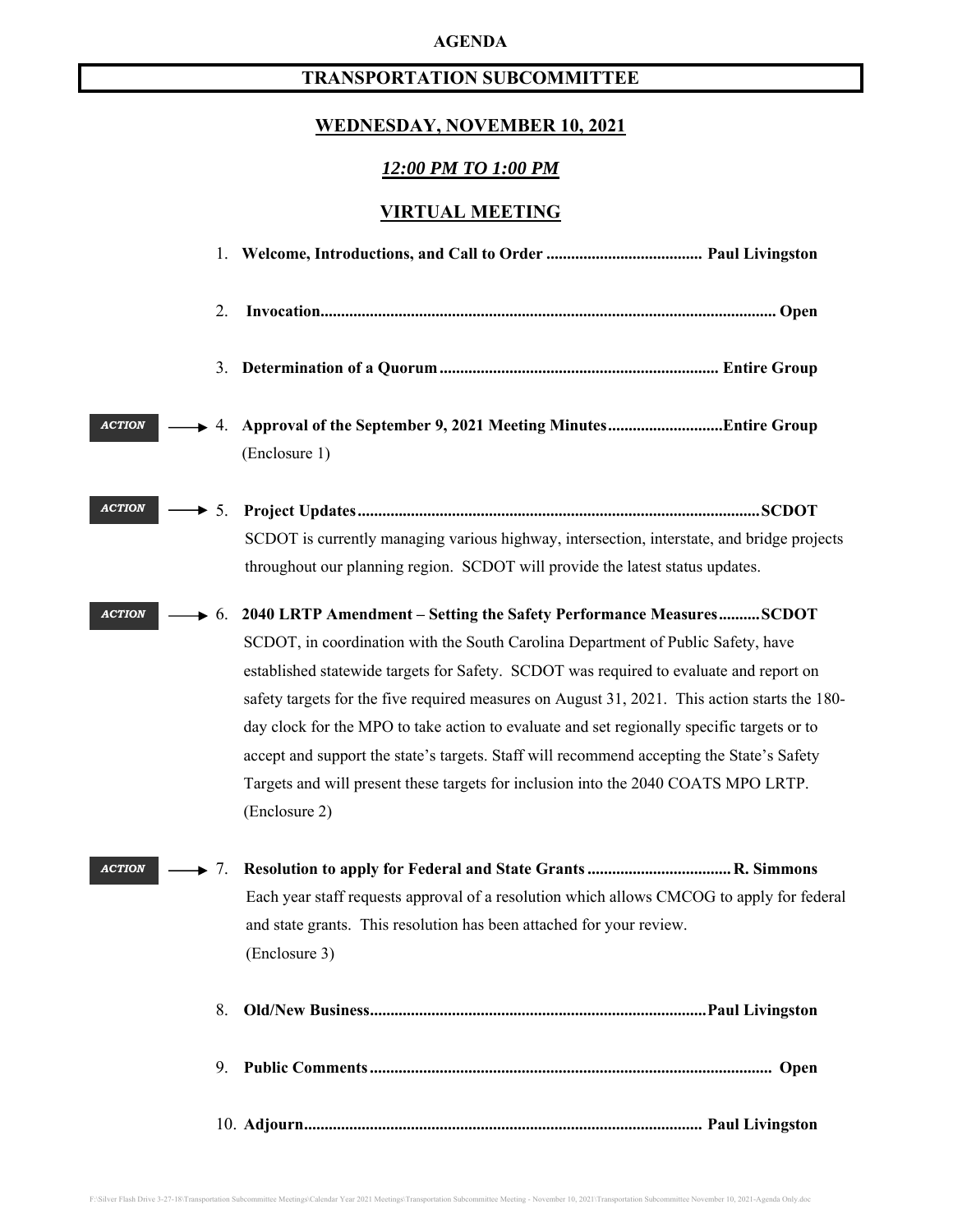## **MEETING SUMMARY**

#### Transportation Subcommittee

September 9, 2021

| Organization        | <b>Members Present</b>    | <b>Others Attending</b>                                      |
|---------------------|---------------------------|--------------------------------------------------------------|
| Richland County:    | Paul Livingston           |                                                              |
| Kershaw County:     | Russ VanPatten            |                                                              |
| Town of Lexington:  | <b>Steve MacDougall</b>   |                                                              |
| City of Cayce:      | <b>Elise Partin</b>       |                                                              |
| <b>ABLE SC:</b>     | <b>Brittany Terry</b>     |                                                              |
| City of Columbia:   | Will Brennen<br>Sam Davis |                                                              |
| Lexington County    |                           | Holland Leger                                                |
| The COMET:          |                           | Eric Harris<br>Michelle Ransom                               |
| SCDOT:              |                           | Christina Lewis<br>Diane Lackey<br>Jerome Pearson            |
| Guest:              |                           | Latoya Grate Adams                                           |
| <b>CMCOG Staff:</b> |                           | <b>Reginald Simmons</b><br><b>Roland Bart</b><br>Ben Mauldin |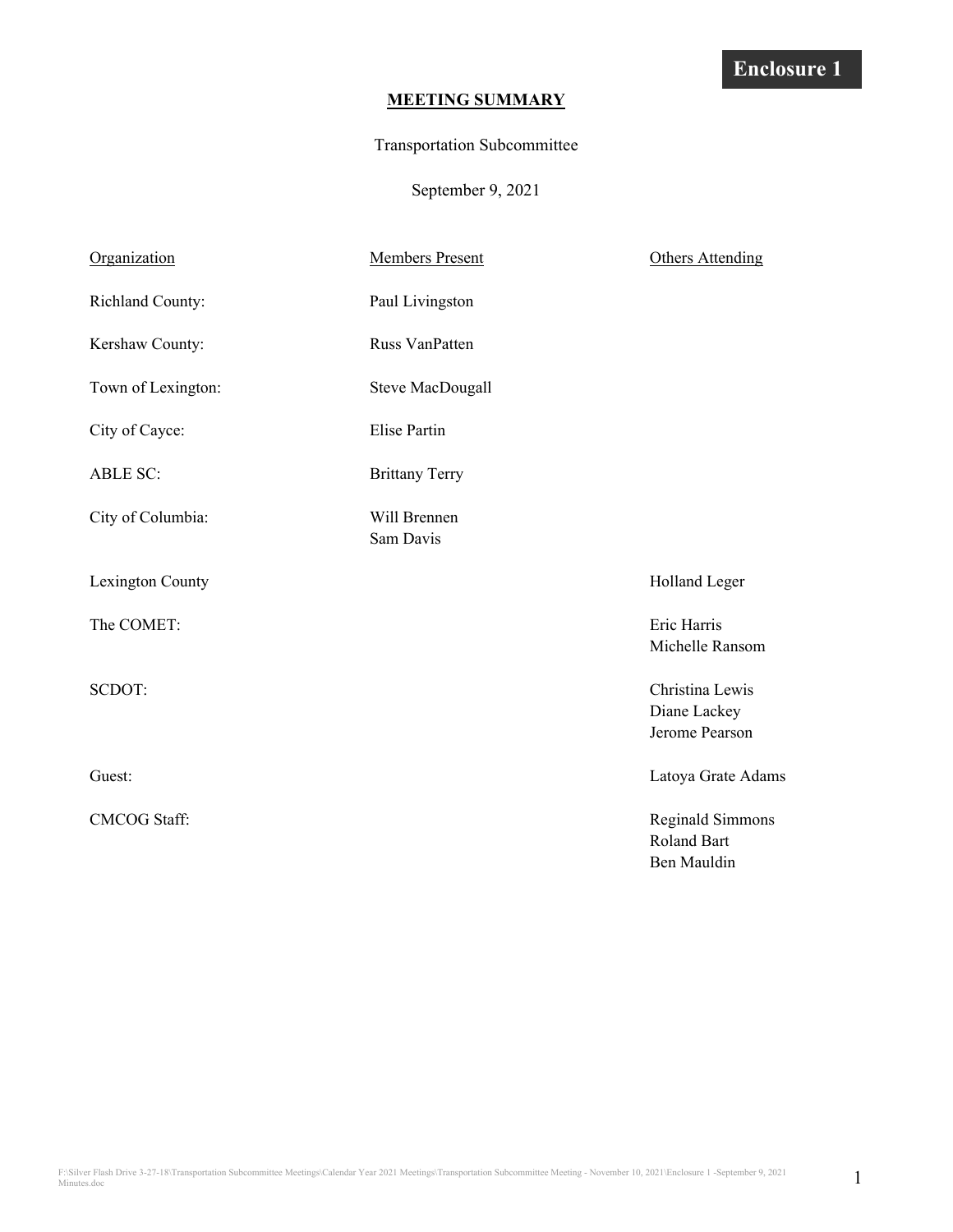#### **1. Welcome, Introductions, and Call to Order**

Paul Livingston welcomed everyone and called the meeting to order at 12:00 p.m.

#### **2. Invocation**

Ben Mauldin gave the invocation.

#### **3. Determination of a Quorum**

It was determined that a quorum was present.

## **4. Approval of the June 10, 2021 Meeting Minutes**

*A motion was made by Will Brennen to approve the minutes of June 10, 2021. The motion was seconded by Russ VanPatten. All were in favor and the minutes were approved.* 

## **5. 2040 LRTP Amendment – Complete Streets**

Reginald Simmons requested a recommendation of approval to amend the 2040 Long Range Transportation Plan to add the SCDOT Engineering Directive 22 & Departmental Directive 28 for inclusion of multimodal accommodations on the state-owned highway system.

Christina Lewis from SCDOT noted that the South Carolina Department of Transportation recognizes walking and bicycling as modes of travel on the state-owned highway system as well as the importance of transit accommodations within the highway network. The intent of the directives is to establish SCDOT's guidelines for programmatic inclusion of walking, bicycling, and transit accommodations on projects undertaken by SCDOT or other entities performing work on the state-owned highway system. SCDOT shall collaborate with MPOs, COGs, and regional transit providers to document walking, bicycling, and transit needs on targeted routes as part of their regional plans. This documentation will be critical as SCDOT will use its judgement and discretion to decide the feasibility of constructing multimodal accommodations along the state-owned highway system.

## **MOTION,** *approved*

*At this time a motion was made by Steve MacDougall to amend the 2040 Long Range Transportation Plan to add the SCDOT Engineering Directive 22 & Departmental Directive 28 for inclusion of multimodal accommodations on the state-owned highway system. The motion was seconded by Will Brennen. All were in favor and the motion was approved.* 

## **6. 2022 & 2023 UPWP Amendment – CMCOG TAM Plan**

Reginald Simmons requested a recommendation of approval to amend the 2022 & 2023 Unified Planning Work Program to add \$25,000 for the CMCOG Transit Asset Management Plan. Every agency must develop a transit asset management (TAM) plan if it owns, operates, or manages capital assets used to provide public transportation and receives federal financial assistance under 49 U.S.C. Chapter 53 as a recipient or subrecipient. Each transit provider must designate an Accountable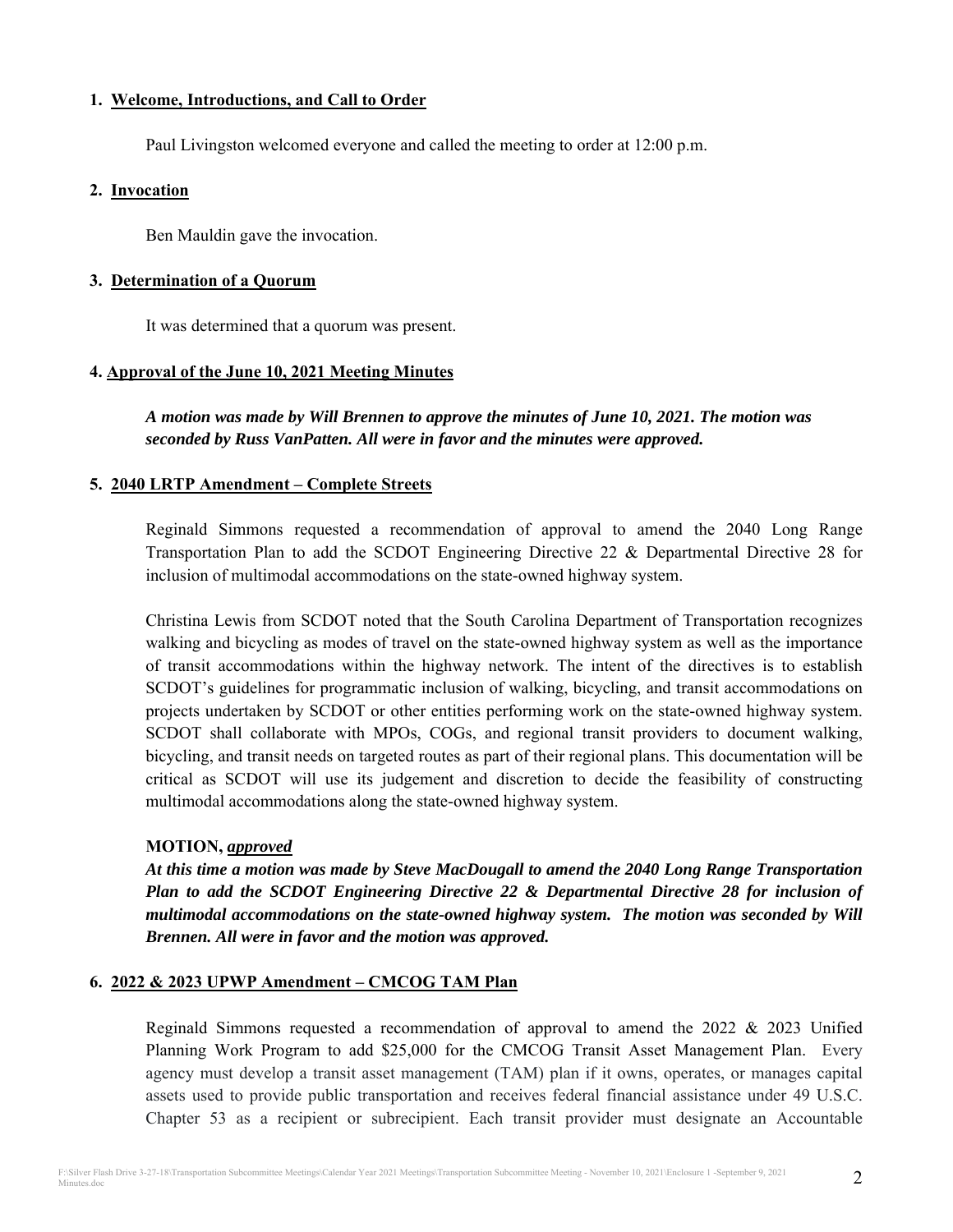Executive (49 CFR 625.5) to ensure appropriate resources for implementing the agency's TAM plan and the Transit Agency Safety Plan.

The TAM plan should:

- Outline how people, processes, and tools come together to address asset management policy and goals
- Provide accountability and visibility for furthering understanding of leveraging asset management practices
- Support planning, budgeting, and communications to internal and external stakeholders

CMCOG is a Tier II agency which means that it is a direct or designated recipient of Section 5310 and/or 5307 Funds. As a Tier II agency, our TAM Plan will include the following elements:

- 1. An inventory of asset
- 2. A condition assessment of inventoried assets
- 3. Description of a decision support tool
- 4. A prioritized list of investments

#### **MOTION,** *approved*

*At this time a motion was made by Steve MacDougall to amend 2022 & 2023 Unified Planning Work Program to add \$25,000 for the CMCOG Transit Asset Management Plan. The motion was seconded by Will Brennen. All were in favor and the motion was approved.* 

#### **7. 2022 & 2023 UPWP Amendment – Subrecipient Title VI Plans**

Reginald Simmons requested a recommendation of approval to amend the 2022 & 2023 Unified Planning Work Program to add \$15,000 for the Subrecipients Title VI Plan Updates. Federal regulations require that federal grant recipients and their subrecipients to have a fully complaint Title VI Plan. Title VI of the Civil Rights Act of 1964 states that no person in the United States shall, on the basis of race, color, or national origin, be excluded from participation in, be denied the benefits of, or subjected to discrimination under any program or activity receiving federal financial assistance. Title VI prohibits intentional discrimination as well as disparate impact on protected groups. The transportation planning regulations require consistency with Title VI and subsequent civil rights laws and regulations.

The South Carolina Department of Transportation has been working with subrecipients of federal grant programs such as Section 5310 to develop their own Title VI Plan. CMCOG will coordinate with SCDOT to work with its subrecipients of the Large Urban Section 5310 Program to ensure they have an updated Title VI Plan that is complaint with Federal Transit Administration (FTA) requirements.

## *MOTION, approved*

*At this time a motion was made by Steve MacDougall to amend 2022 & 2023 Unified Planning Work Program to add \$15,000 for the Subrecipients Title VI Plan Updates. The motion was seconded by Will Brennen. All were in favor and the motion was approved.*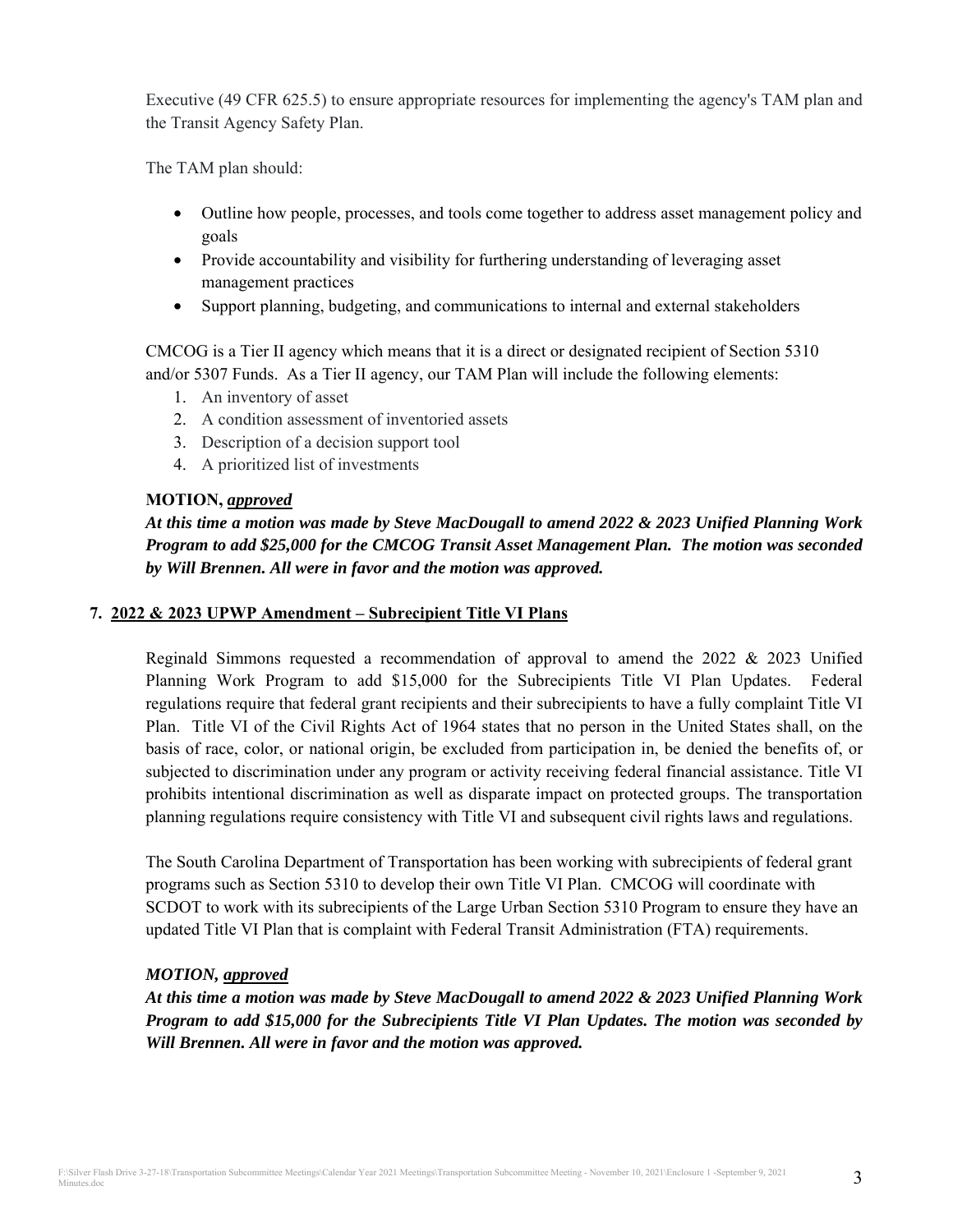#### **8. Old/New Business**

There were none.

#### **9. Public Comments**

There were none.

#### **10. Adjourn**

The meeting was adjourned at 12:22 p.m.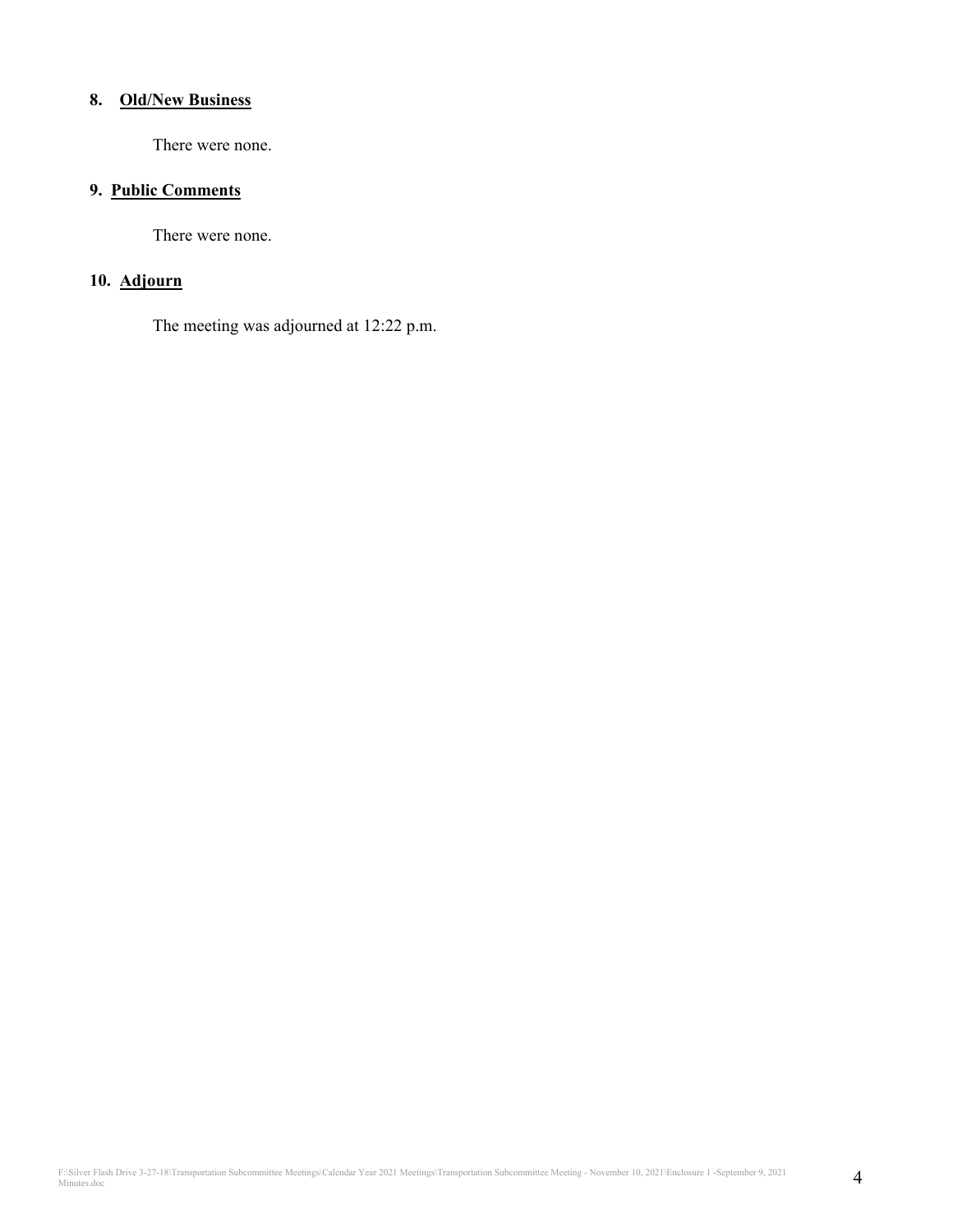

December 10, 2021

Ms. Christina Lewis Transportation Planner South Carolina Department of Transportation 955 Park Street, Room 516 Columbia, SC 29202

#### **RE: Acceptance of 2018 – 2022 SCDOT Safety Performance Measures**

Dear Ms. Lewis:

The Board of Directors of the Central Midlands Council of Governments approved and adopted an amendment to the agency's 2040 Long Range Transportation Plan on December 9, 2021 incorporating the SCDOT Performance Measures and Targets.

For the 2021 performance period, the Central Midlands Council of Governments Board of Directors has elected to accept and support the State of South Carolina DOT targets for the PM1 Safety Performance Measures as described below:

| <b>Total Number of Fatalities</b>                             | 1061  |
|---------------------------------------------------------------|-------|
| Fatality Rate per 100 Million Vehicle Miles Traveled          | 1.820 |
| Total Number of Serious Injuries                              | 2,850 |
| Serious Injury Rate per 100 Million Vehicle Miles Traveled    | 4.892 |
| Total Number of Non-motorized Fatalities and Serious Injuries | 500   |

Performance Measure 2018 – 2022 Statewide Targets

The amended 2040 Long Range Transportation Plan is available for viewing on our website at www.centralmidlands.org. If you have any questions or need any additional information, please do not hesitate to contact me at 803-744-5133 or by email at rsimmons@centralmidlands.org. Thank you for your interest in this matter.

Sincerely,

.

Reginald Simmons Deputy Executive Director/Transportation Director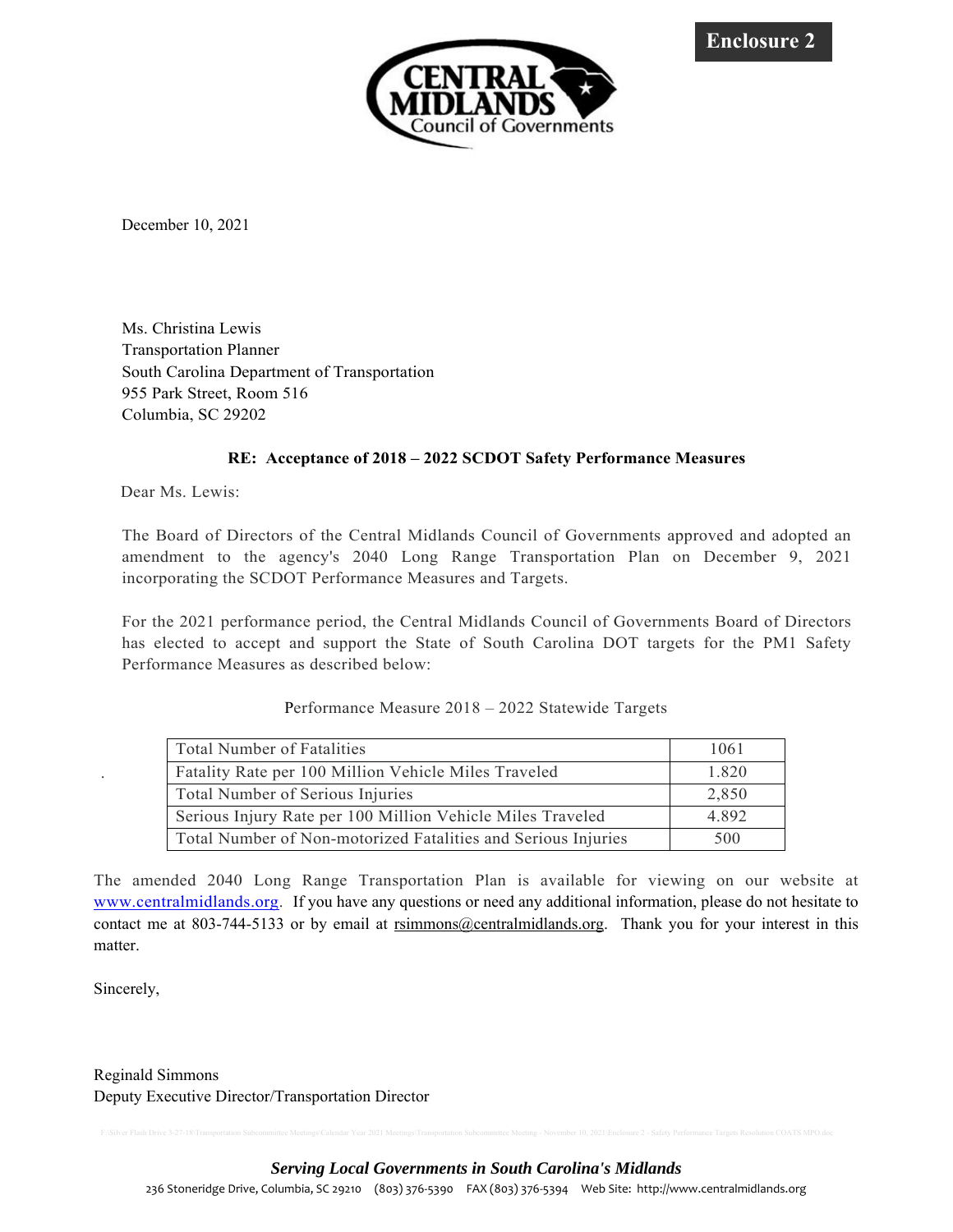**Enclosure 2** 



# **RESOLUTION**

## **RESOLUTION AUTHORIZING THE COLULMBIA AREA TRANSPORTATION STUDY METROPOLITAN PLANNING ORGANIZATION TO ADOPT THE SAFETY PERFORMANCE MANAGEMENT TARGETS AS APPROVED BY THE SOUTH CAROLINA DEPARTMENT OF TRANSPORTATION**

**WHEREAS**, Federal regulations require that the Long Range Metropolitan Transportation Plans and Transportation Improvement Programs include Safety Performance Management Targets for urbanized areas; and,

**WHEREAS**, the South Carolina Department of Transportation in coordination with the Federal Highway Administration has reviewed the requirement to adopt the following  $2018 - 2022$ Safety Performance Management Targets by August 31, 2021; and,

| <b>Total Number of Fatalities</b>                             | 1061  |
|---------------------------------------------------------------|-------|
| Fatality Rate per 100 Million Vehicle Miles Traveled          | 1.820 |
| Total Number of Serious Injuries                              |       |
| Serious Injury Rate per 100 Million Vehicle Miles Traveled    | 4.892 |
| Total Number of Non-motorized Fatalities and Serious Injuries | 500   |

#### Performance Measures 2018 – 2022 Statewide Targets

**WHEREAS**, the adoption the Safety Performance Management Targets by the South Carolina Department of Transportation begins a 180-day time period for metropolitan planning organizations to evaluate and set regionally specific targets or accept and support the state's targets; and,

**WHEREAS**, the Policy Committee of the Columbia Area Transportation Study Metropolitan Planning Organization in coordination with the Federal Highway Administration and the South Carolina Department of Transportation has reviewed the requirement to adopt Safety Performance Management Targets for use in the metropolitan transportation planning process; and,

**WHEREAS**, the Transportation Subcommittee at its meeting on

recommended that MPO Policy Committee support the Safety Performance Management Targets approved by the South Carolina Department of Transportation; and,

**WHEREAS**, the Technical Committee at its meeting on

recommended that MPO Policy Committee support the Safety Performance Management Targets approved by the South Carolina Department of Transportation; and,

#### *Serving Local Governments in South Carolina's Midlands*

236 Stoneridge Drive, Columbia, SC 29210 (803) 376-5390 FAX (803) 376-5394 Web Site: http://www.centralmidlands.org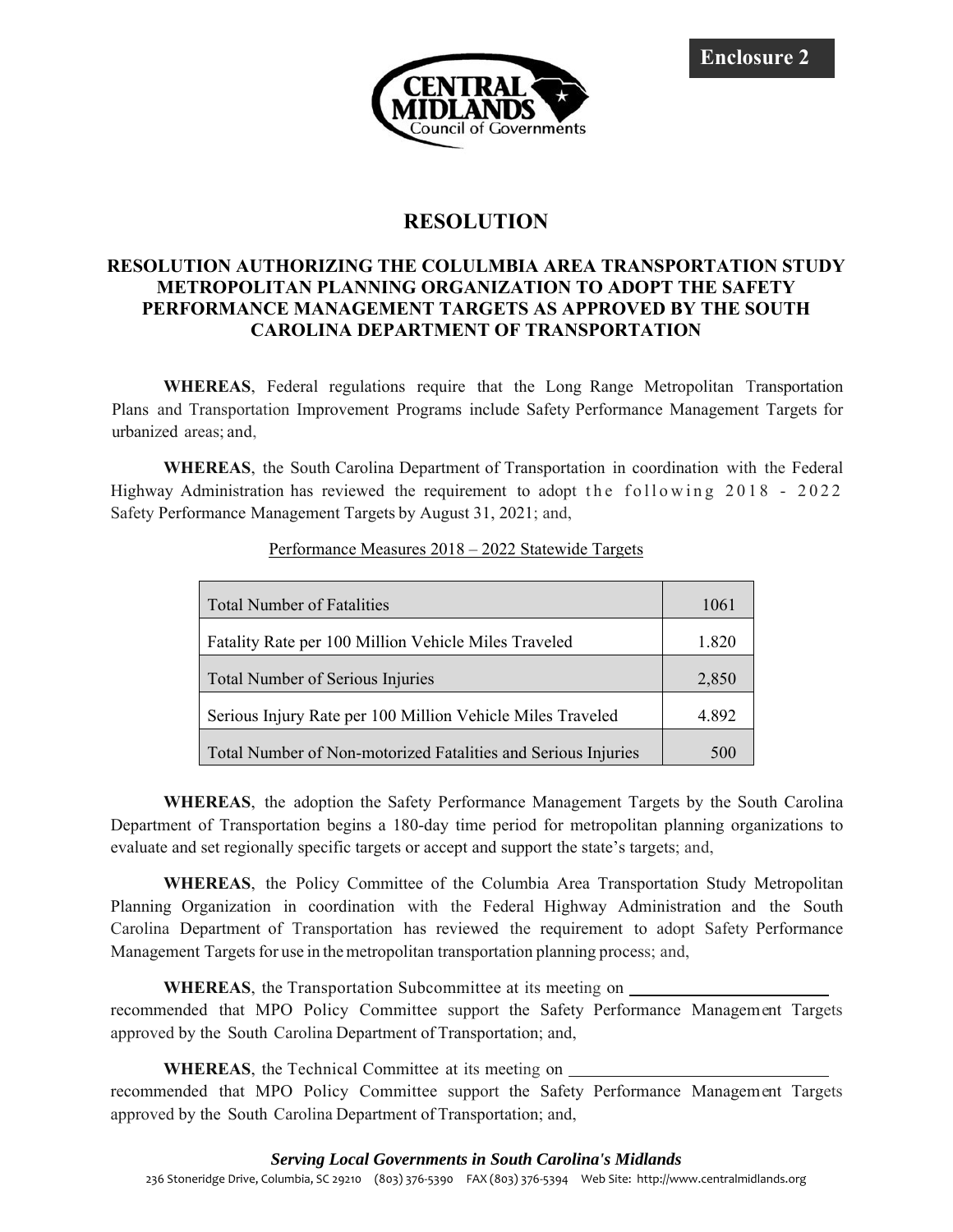## **NOW, THEREFORE BE IT RESOLVED BY THE COLUMBIA AREA TRANSPORTATION STUDY METROPOLITAN PLANNING ORGANIZATION:**

- 1. The Columbia Area Transportation Study Metropolitan Planning Organization Policy Committee concurs with the recommendation of the Transportation Subcommittee to support the Safety Performance Management Targets as approved by the South Carolina Department of Transportation.
- 2. The Columbia Area Transportation Study Metropolitan Planning Organization Policy Committee concurs with the recommendation of the Technical Advisory Committee to support the Safety Performance Management Targets as approved by the South Carolina Department of Transportation.

## **CERTIFICATION**

**THE UNDERSIGNED** is the duly qualified Chairman of Columbia Area Transportation Study Metropolitan Planning Organization Policy Committee, and hereby certify that the foregoing is a true and correct copy of a resolution adopted at an open meeting of the Central Midlands Council of Governments held on December 9, 2021.

Foster Senn, MPO Chairman **Reginald Simmons, MPO Director** Columbia Area Transportation Study Columbia Area Transportation Study Metropolitan Planning Organization Metropolitan Planning Organization

Witness Witness

 $\overline{a}$ 

 $\overline{a}$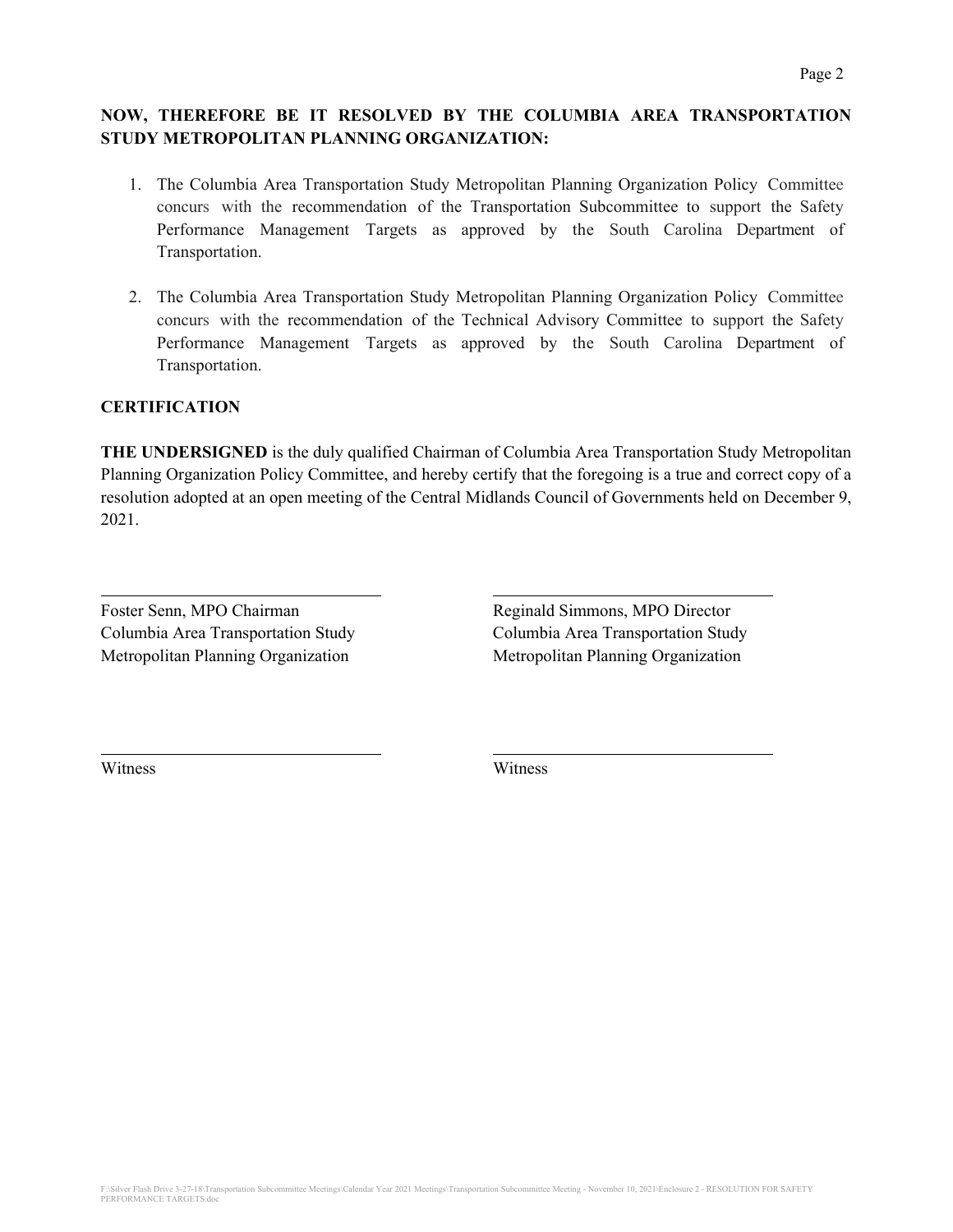

## **MEMORANDUM**

TO: **MPO and COG Directors** 

FROM: Machael M. Peterson, Director of Planning

DATE: September 9, 2021

RE: FAST Act Safety 2018-22 Performance Targets

Federal regulations require state departments of transportations (DOTs) to establish and report annual safety performance targets by August 31st of each year. MPOs are required to either adopt and support their DOT's statewide safety targets or set their own safety targets specific to their areas. The South Carolina Department of Transportation (SCDOT) established its first set of safety targets on August 31, 2017. Per the Planning Procedure Agreement, PL-2017-01, herewith attached, requires the same compliance by COGs beginning with the fiscal year 2019 establishment of targets.

Annual targets are expressed as five-year rolling averages. SCDOT, in coordination with the South Carolina Department of Public Safety, has established statewide targets for the number of fatalities, number of serious injuries, and rate of fatalities. In addition, SCDOT established statewide targets for the rate of serious injuries and the number of nonmotorized fatalities and serious injuries. The following table outlines South Carolina's 2018-22 Statewide Safety Targets.

| <b>Performance Measure</b>                                               | 2018-2022 Targets |  |
|--------------------------------------------------------------------------|-------------------|--|
| <b>Number of Fatalities</b>                                              | 1061.0            |  |
| <b>Fatality Rate</b>                                                     | 1.820             |  |
| <b>Number of Serious Injuries</b>                                        | 2,850.0           |  |
| <b>Serious Injury Rate</b>                                               | 4.892             |  |
| <b>Number of Non-motorized</b><br><b>Fatalities and Serious Injuries</b> | 500.0             |  |

# **SOUTH CAROLINA**

Post Office Box 191 955 Park Street Columbia, SC 29202-0191



www.scdot.org An Equal Opportunity **Affirmative Action Employer** 855-GO-SCDOT (855-467-2368)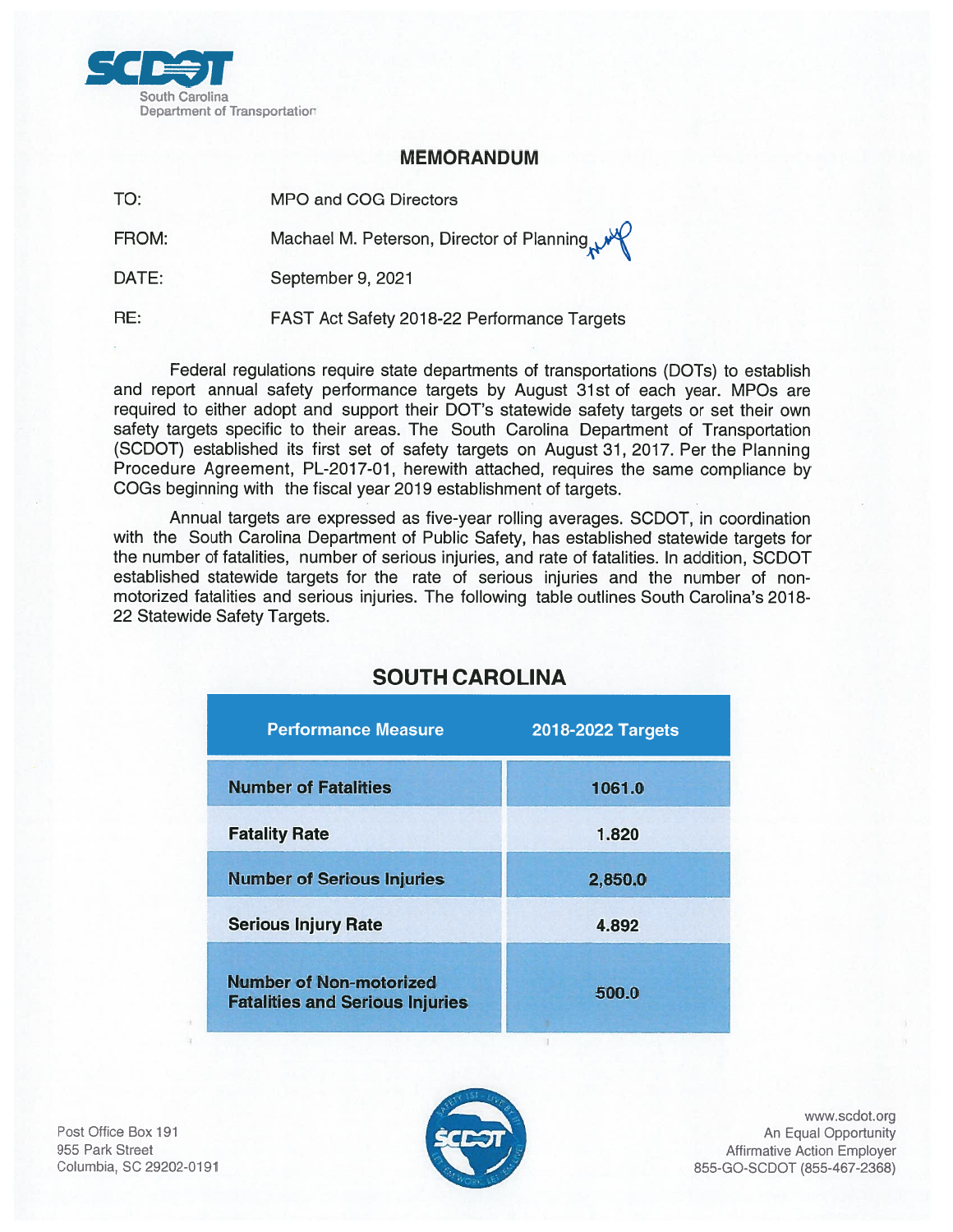Memo to MPO and COG Directors Page 2 September 9, 2021

Per federal rules and PL-2017-01, MPOs and COGs shall have their Policy Committees formally adopt and set either the State's or their own safety targets through the Long Range Transportation Plan amendment and provide SCDOT a letter confirming such action with the date of approval by February 27, 2022.

The SCDOT Offices of Planning and Traffic Engineering Safety are available to assist our MPO and COG partners with any questions you may have with the five safety performance measures.

Enclosure: PL-2017-01 cc: Emily Lawton, Federal Highway Administration Division Administrator

Post Office Box 191 955 Park Street Columbia, SC 29202-0191



www.scdot.org An Equal Opportunity **Affirmative Action Employer** 855-GO-SCDOT (855-467-2368)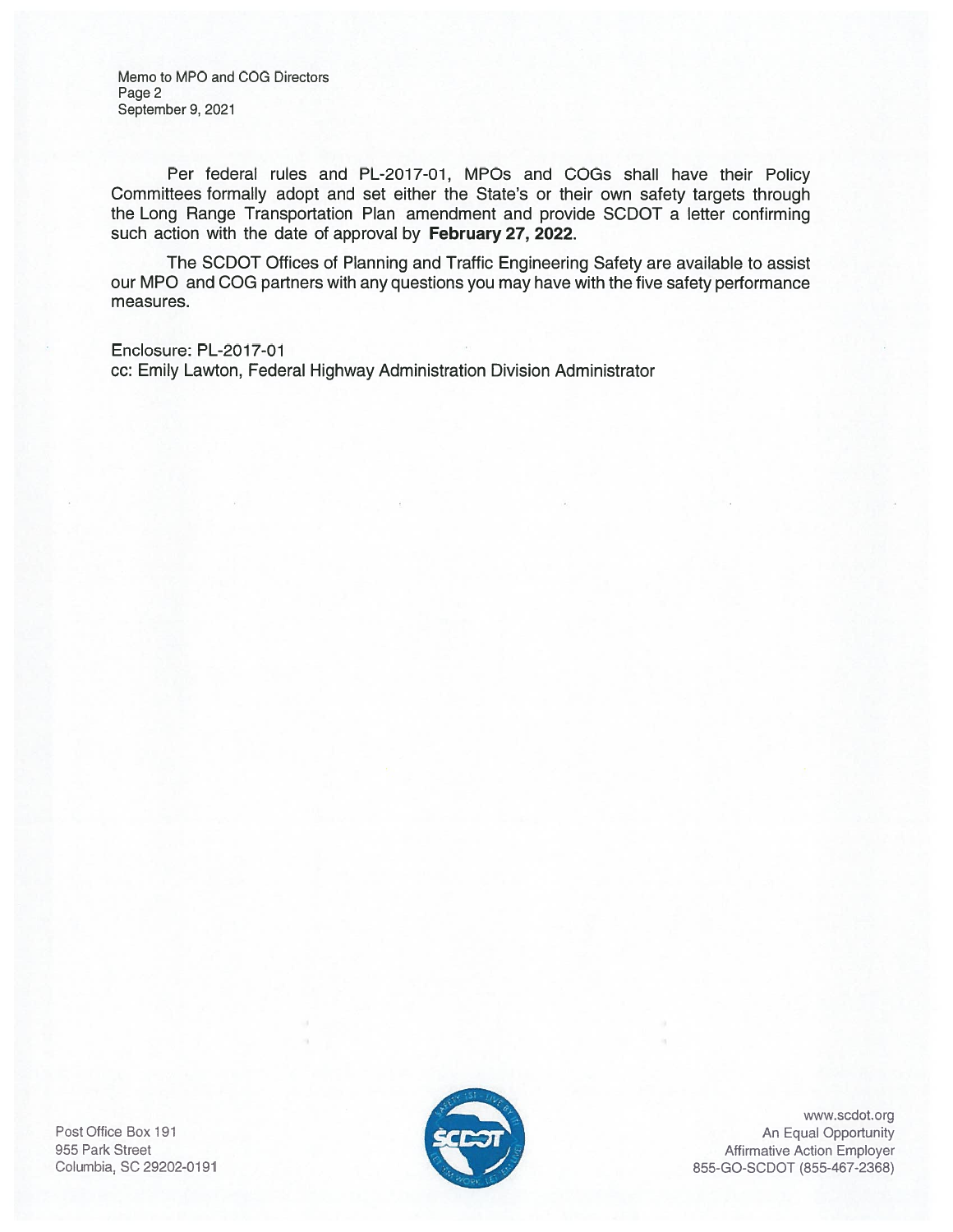#### **South Carolina Department of Transportation**

#### **Planning Procedure Agreement**

| Agreement Number: PL-2017-01 |                                                                                                                                                                                                                                                            | Effective: August 31, 2017 |
|------------------------------|------------------------------------------------------------------------------------------------------------------------------------------------------------------------------------------------------------------------------------------------------------|----------------------------|
| Subject:                     | <b>Coordination of Safety Data and Target Setting for Metropolitan Planning</b><br>Organizations (MPOs) and Council of Governments (COGs) to address<br><b>FAST Act compliance</b>                                                                         |                            |
| <b>Purpose:</b>              | <b>Define the Initial Coordination Process between the South Carolina</b><br>Department of Transportation (SCDOT) and MPOs and COGs to Facilitate<br><b>Initial Safety Target Setting for the Five Prescribed FAST Act Performance</b><br><b>Measures.</b> |                            |

## **Primary Department: Planning**

Roles, Responsibilities, and Deliverables:

The FAST Act and subsequent federal rulemaking established five performance measures related to Safety. The measures are:

- Number of fatalities;
- Number of serious injuries;
- Rate of fatalities per 100 million vehicle miles traveled;
- Rate of serious injuries per 100 million vehicle miles traveled; and
- Number of non-motorized fatalities and serious injuries.

Federal regulations require state departments of transportations (DOTs) to establish and report annual targets related to each of these five performance measures by August 31 of each year. MPOs are required to either adopt and support their DOT's statewide targets or set their own targets specific to their areas. Annual targets will be expressed as five-year rolling averages and be compared with a five-year rolling average base period comprising of the five calendar years ending prior to the year the targets are due.

SCDOT, in coordination with the South Carolina Department of Public Safety, have established statewide targets for the first three performance measures (number of fatalities, number of serious injuries, and rate of fatalities). SCDOT will also establish statewide targets for the rate of serious injuries and number of non-motorized fatalities and serious injuries annually by August 31.

In preparation for the initial safety target setting effort with targets due August 31, 2017, consultation between SCDOT and MPOs occurred via quarterly webinars to review federal rule making requirements, a staff presentation to the MPO and COG Working Group chartered to assist with implementation of performance management, and a subsequent meeting with all MPO and COG partners to review the proposed process procedure agreement.

For the initial target-setting period of calendar year 2018, SCDOT recommends MPOs adopt and support SCDOT's statewide targets.

Post Office Box 191 955 Park Street Columbia, SC 29202-0191



[www.scdot.org](http://www.scdot.org/) An Equal Opportunity Affirmative Action Employer 855-GO-SCDOT (855-467-2368)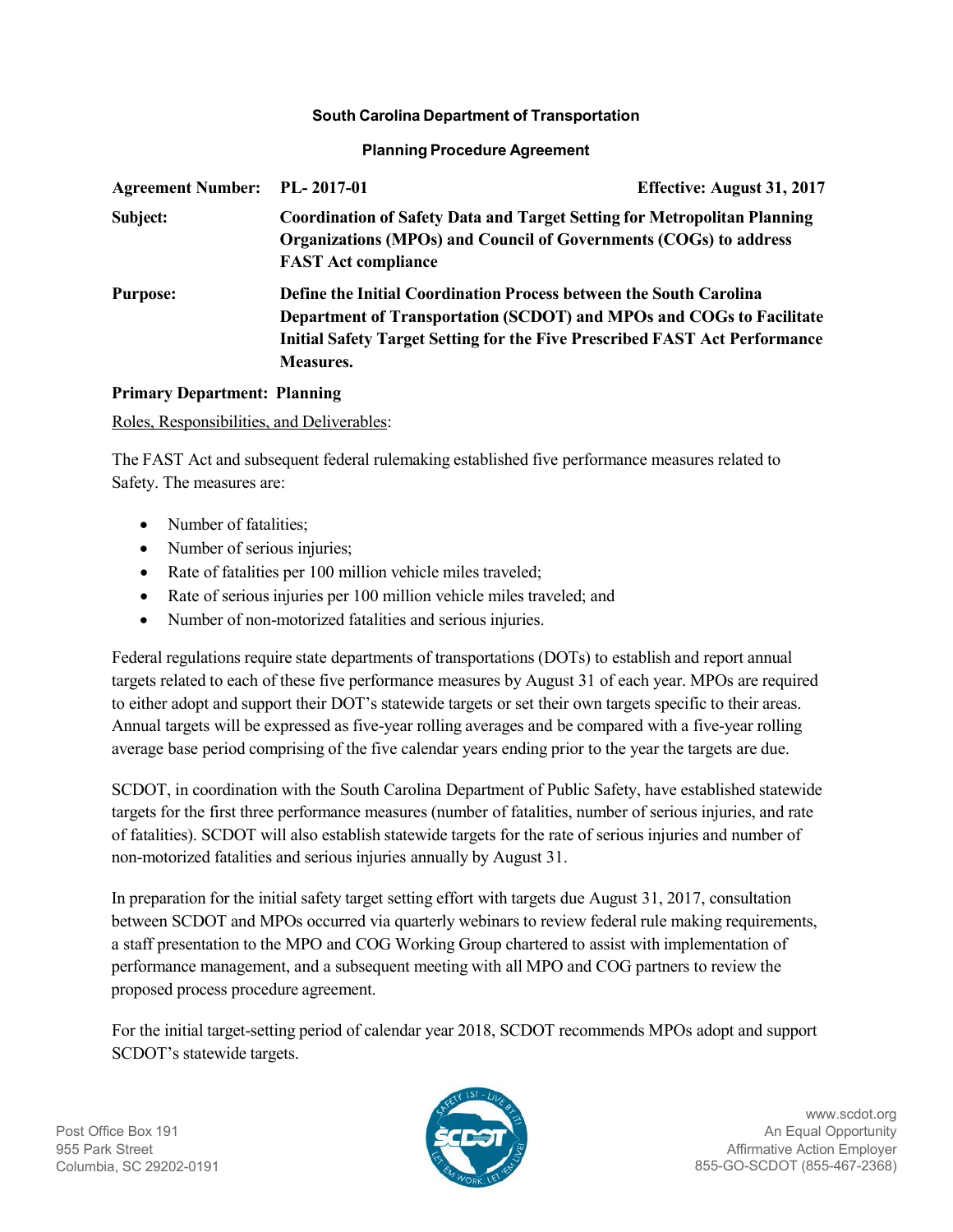In the future as part of the target setting process, SCDOT will:

- Inform MPOs of the five performance measure targets established for the state each year by June 30 of each year.
- Provide the number of fatalities, number of serious injuries, vehicle miles traveled, and number of non-motorized fatalities and serious injuries for the five-year base period within the respective MPO boundaries to MPOs by June 30 of each year.
- If requested, provide target setting guidance to MPOs should they decide to establish their own targets for one or more of the five performance measures.

MPOs will:

- By February 27 of each year, have their Policy Committees formally adopt the five Safety targets through Long Range Transportation Plan amendment; and
- By February 27 of each year, provide SCDOT a letter confirming action by their Policy Committee and the date of approval.

COGs will:

• Be required to comply with the same requirements of MPOs beginning fiscal year 2019.

At the request of an MPO, SCDOT will:

- Provide Safety target adoption language for the MPO to incorporate into its Long Range Transportation Plan; and
- Provide staff support during the Policy Committee meeting to assist with presenting the adoption of Safety targets.

Submitted by: Mark Pleasant, AICP

Director of Planning

Approved by: James J. Feda, Jr., P.E.

Deputy Secretary for Intermodal Planning

MPO/COG Concurrence:

MPO/COG Director

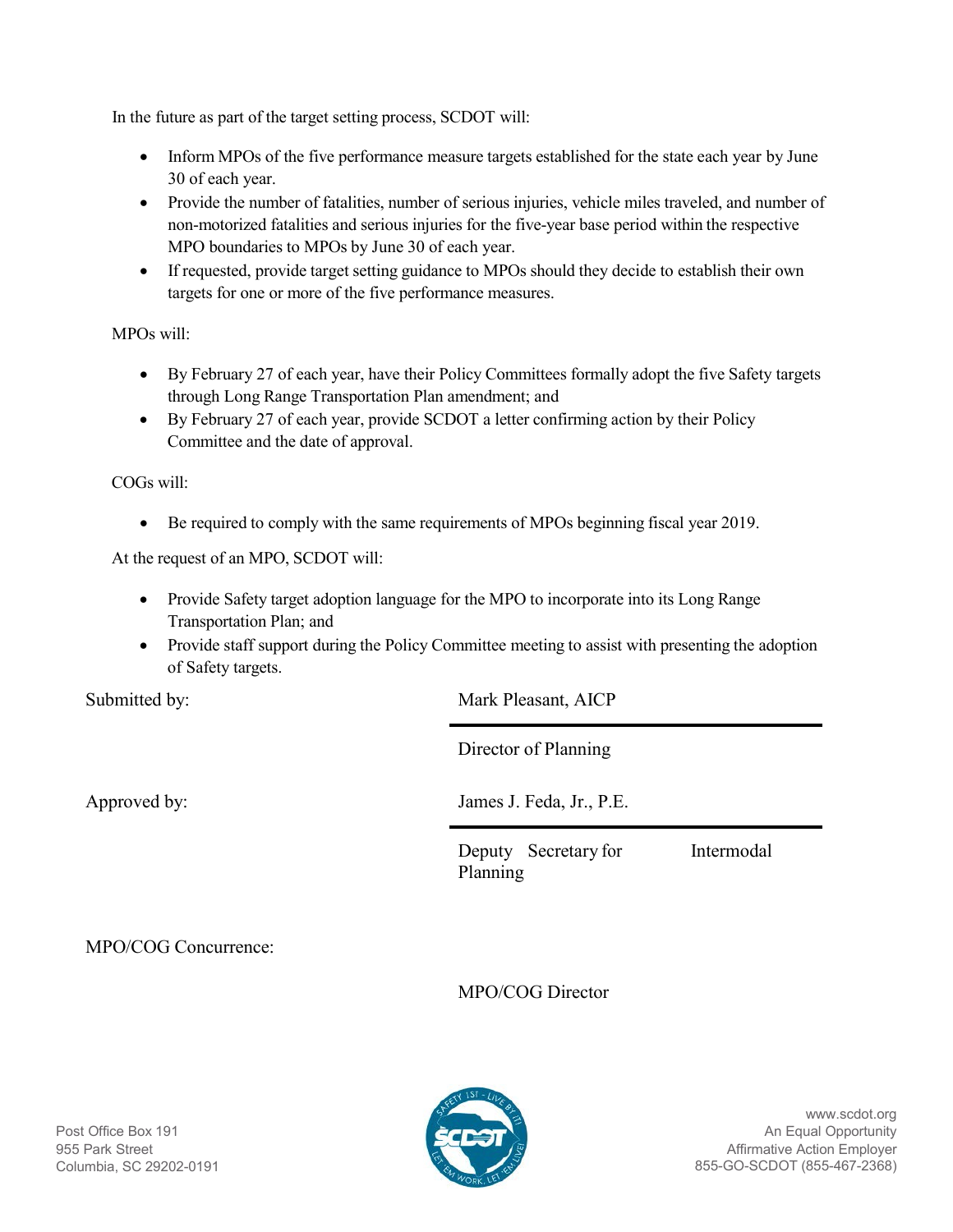

# **RESOLUTION**

## **RESOLUTION AUTHORIZING THE FILING OF GRANT APPLICATIONS WITH THE UNITED STATES DEPARTMENT OF TRANSPORTATION AND THE SOUTH CAROLINA DEPARTMENT OF TRANSPORTATION AND THE EXECUTION OF GRANT AGREEMENTS THAT MAY RESULT FROM THE CENTRAL MIDLANDS COUNCIL OF GOVERNMENT GRANT APPLICATIONS.**

 **WHEREAS,** the United States Department of Transportation (USDOT) and the South Carolina Department of Transportation (SCDOT) are authorized to make grants for transportation and mass transit planning programs and projects and intermodal transportation programs and projects; and

 **WHEREAS,** the Central Midlands Council of Governments (CMCOG) is eligible to receive capital, operating/administrative, and planning/special studies funding assistance from the USDOT and the SCDOT, in accordance with the Code of Laws of South Carolina; and

 **WHEREAS,** contracts for planning/special studies, operating/administrative, and capital assistance will impose certain obligations upon the applicant, including the provision, as applicable, of the local share of the project costs; and

 **WHEREAS,** it is required by the USDOT and the SCDOT in accordance with the provisions of Title VI of the Civil Rights Act of 1964, as amended, that the applicant gives assurance that it will comply with Title VI and other pertinent USDOT and SCDOT requirements; and

 **WHEREAS,** it is the goal of the applicant that minority business enterprise be utilized to the fullest extent possible in connection with these projects, and that procedures shall be established and administered to ensure that minority businesses shall have the maximum feasible opportunity to compete for contracts.

## **NOW, THEREFORE BE IT RESOLVED BY THE CENTRAL MIDLANDS COUNCIL OF GOVERNMENTS:**

1) that the Executive Director of the Central Midlands Council of Governments is authorized to execute and file grant applications on behalf of the Central Midlands Council of Governments with the U.S. Department of Transportation and the South Carolina Department of Transportation to aid in the financing of projects.

2) that the Executive Director is authorized to execute and file with such applications any assurances or any other documents required by the U.S. Department of Transportation and the S.C. Department of Transportation effectuating the purposes of Title VI of the Civil Rights Act of 1964.